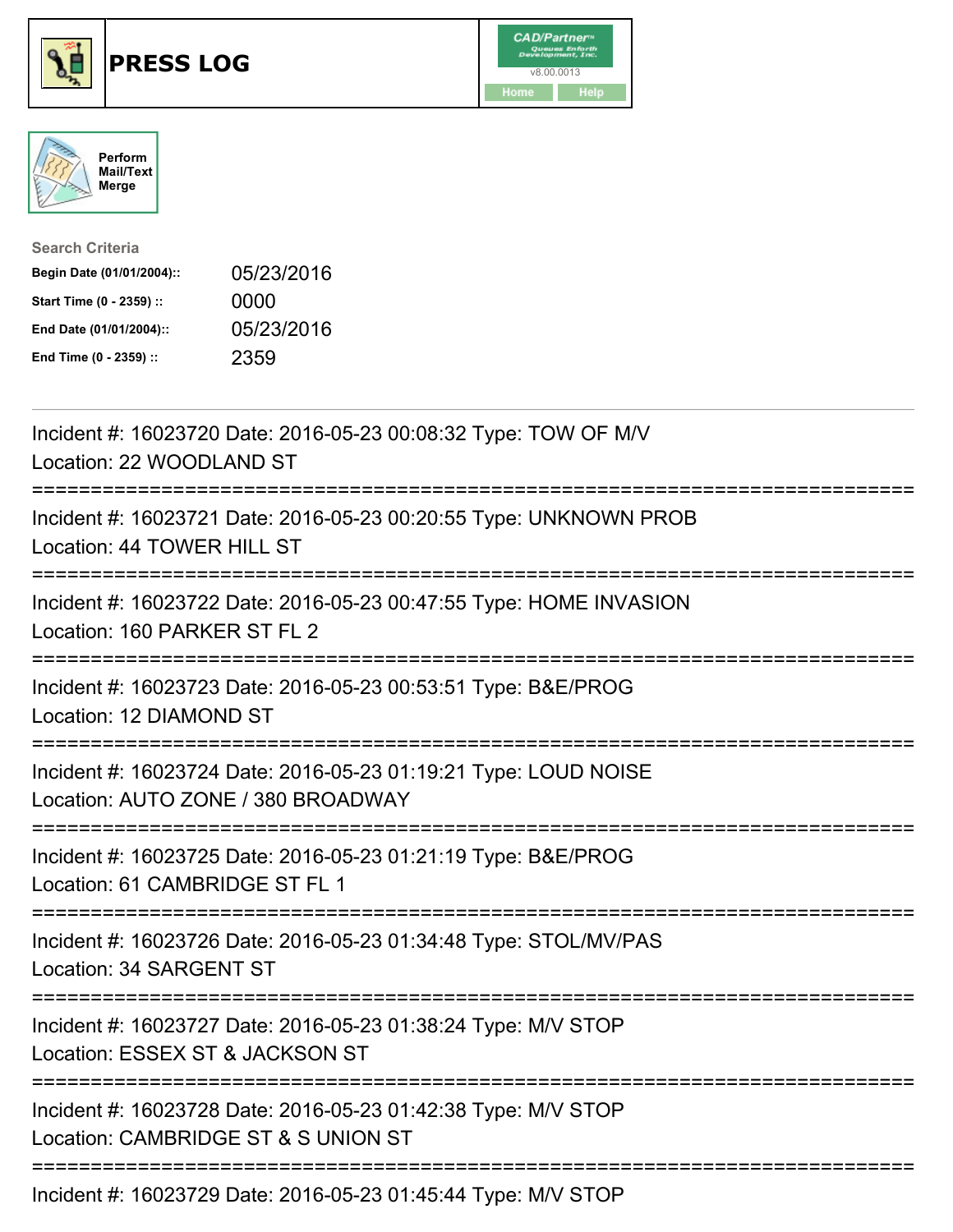Location: EXETER ST & WINTHROP AV =========================================================================== Incident #: 16023730 Date: 2016-05-23 01:47:10 Type: M/V STOP Location: SAM'S FOOD STORE / 389 BROADWAY =========================================================================== Incident #: 16023731 Date: 2016-05-23 01:55:34 Type: M/V STOP Location: 52 PROSPECT ST =========================================================================== Incident #: 16023732 Date: 2016-05-23 01:59:45 Type: TOW OF M/V Location: TRESPASS / 478 RIVERSIDE DR =========================================================================== Incident #: 16023733 Date: 2016-05-23 02:00:44 Type: DUMPSTER FIRE Location: 32 SULLIVAN AV =========================================================================== Incident #: 16023734 Date: 2016-05-23 02:01:35 Type: TOW OF M/V Location: TRESPASS / 42 CAMELLA TEOLI WY =========================================================================== Incident #: 16023735 Date: 2016-05-23 02:16:56 Type: TOW/REC/STOL Location: 2 FULTON ST =========================================================================== Incident #: 16023736 Date: 2016-05-23 02:21:52 Type: BUILDING CHK Location: PANTHER AUTOBODY / null =========================================================================== Incident #: 16023737 Date: 2016-05-23 02:23:10 Type: BUILDING CHK Location: TOWER HILL VARIETY / 101 AMES ST =========================================================================== Incident #: 16023738 Date: 2016-05-23 02:35:07 Type: M/V STOP Location: AMES ST & HAVERHILL ST =========================================================================== Incident #: 16023739 Date: 2016-05-23 02:37:14 Type: DISORDERLY Location: PROSPECT ST & VINE ST =========================================================================== Incident #: 16023740 Date: 2016-05-23 02:55:02 Type: DISTURBANCE Location: 452 MARKET ST =========================================================================== Incident #: 16023741 Date: 2016-05-23 03:01:51 Type: M/V STOP Location: EVERETT ST & ROWE ST =========================================================================== Incident #: 16023742 Date: 2016-05-23 03:04:29 Type: MAL DAMAGE Location: 159 WATER ST FL 2ND FLR ===========================================================================

Incident #: 16023743 Date: 2016-05-23 03:33:58 Type: BUILDING CHK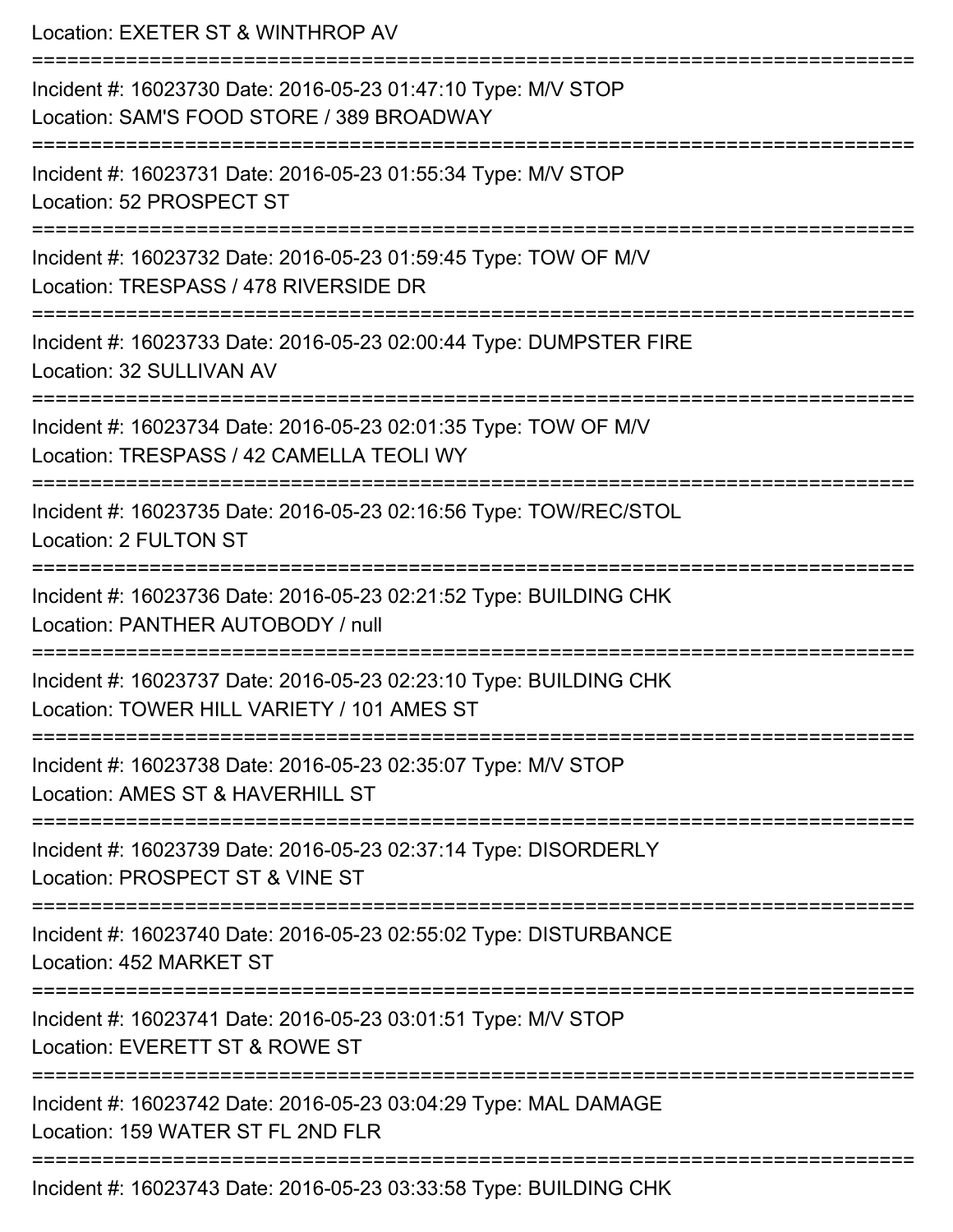| Incident #: 16023744 Date: 2016-05-23 03:35:02 Type: M/V STOP<br><b>Location: HANCOCK ST</b>                        |
|---------------------------------------------------------------------------------------------------------------------|
| Incident #: 16023745 Date: 2016-05-23 03:35:09 Type: BUILDING CHK<br>Location: ADULT XXX / 8 S BROADWAY             |
| Incident #: 16023746 Date: 2016-05-23 03:42:50 Type: M/V STOP<br>Location: 40 RAILROAD ST                           |
| Incident #: 16023747 Date: 2016-05-23 03:56:07 Type: M/V STOP<br>Location: DENNYS / 160 WINTHROP AV                 |
| Incident #: 16023748 Date: 2016-05-23 03:56:36 Type: DUMPSTER FIRE<br>Location: 153 BEACON AV                       |
| Incident #: 16023749 Date: 2016-05-23 03:57:09 Type: DUMPSTER FIRE<br>Location: 60 SULLIVAN AV                      |
| Incident #: 16023750 Date: 2016-05-23 03:58:19 Type: BUILDING CHK<br>Location: HIGHLIGHT EDUCATION / 52 FRANKLIN ST |
| Incident #: 16023751 Date: 2016-05-23 03:58:40 Type: BUILDING CHK<br>Location: BIG N' BEEFY / 415 BROADWAY          |
| Incident #: 16023752 Date: 2016-05-23 04:08:30 Type: M/V STOP<br>Location: CANAL ST & FRANKLIN ST                   |
| Incident #: 16023753 Date: 2016-05-23 04:12:49 Type: ALARM/BURG<br><b>Location: 100 FRANKLIN ST</b>                 |
| Incident #: 16023754 Date: 2016-05-23 04:50:20 Type: GENERAL SERV<br>Location: 115 MARKET ST                        |
| Incident #: 16023755 Date: 2016-05-23 04:56:04 Type: ALARM/BURG<br>Location: OLIVER SCHOOL / 183 HAVERHILL ST       |
| Incident #: 16023756 Date: 2016-05-23 05:18:40 Type: ROBBERY ARMED<br>Location: BANK OF AMERICA / 67 WINTHROP AV    |
| Incident #: 16023757 Date: 2016-05-23 06:15:10 Type: ALARM/BURG                                                     |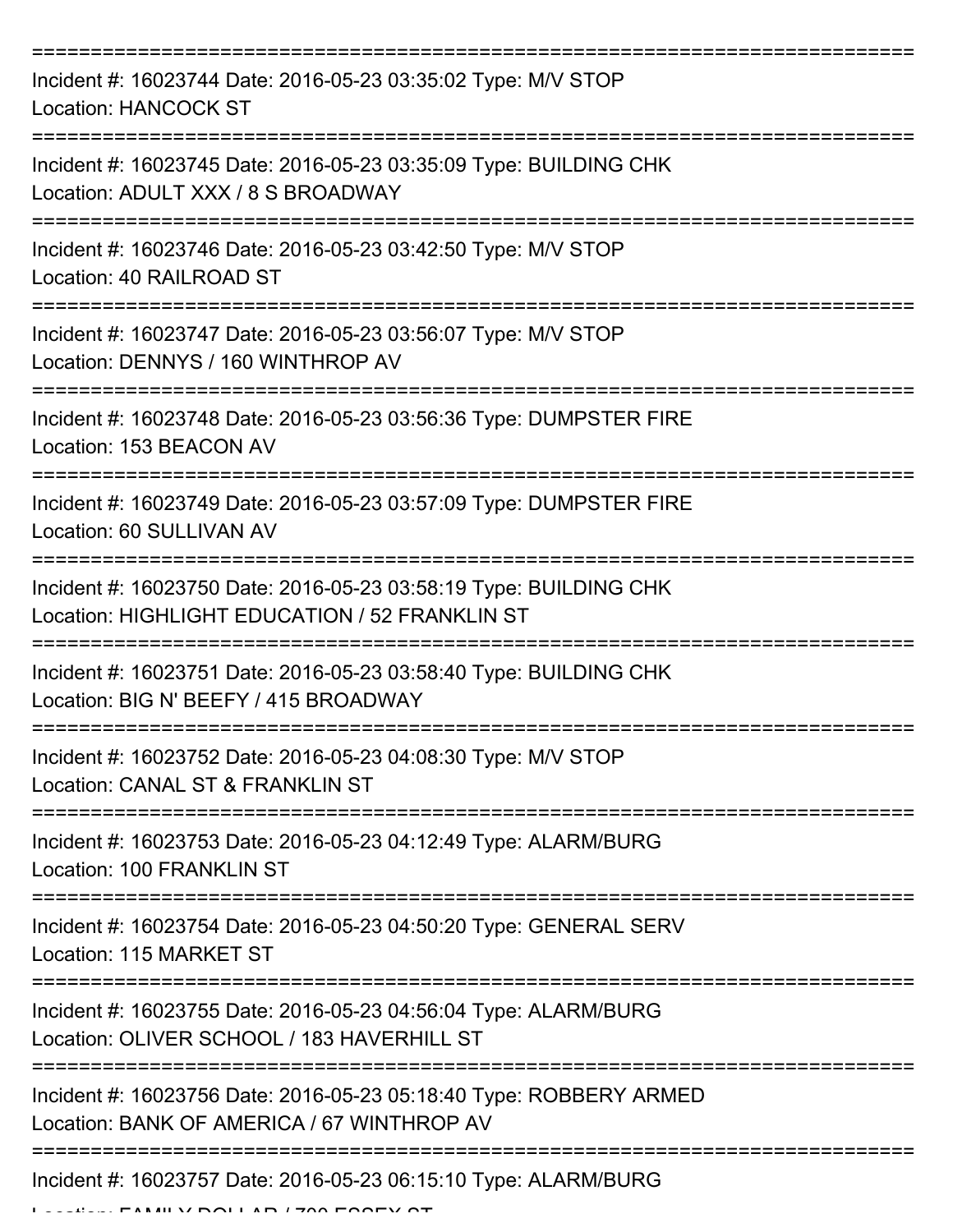| Incident #: 16023758 Date: 2016-05-23 06:25:23 Type: COURT TIME<br>Location: SALEM SUPERIOR / null                         |
|----------------------------------------------------------------------------------------------------------------------------|
| Incident #: 16023759 Date: 2016-05-23 06:53:57 Type: TRANSPORT<br>Location: LOWELL JUVY / null                             |
| Incident #: 16023760 Date: 2016-05-23 06:54:36 Type: STA RELIEF<br>Location: LPD / 90 LOWELL ST                            |
| Incident #: 16023761 Date: 2016-05-23 06:55:14 Type: PARK & WALK<br>Location: 205 BROADWAY                                 |
| Incident #: 16023762 Date: 2016-05-23 07:01:26 Type: B&E/PAST<br>Location: 160 PARKER ST FL 1 FRONT                        |
| Incident #: 16023763 Date: 2016-05-23 07:02:26 Type: ALARMS<br>Location: 151 FERRY ST                                      |
| Incident #: 16023764 Date: 2016-05-23 07:07:45 Type: ALARMS<br>Location: NADJAM KADIR RESD / 53-55 BASSWOOD ST             |
| Incident #: 16023765 Date: 2016-05-23 07:42:53 Type: AUTO ACC/NO PI<br>Location: 476 HAVERHILL ST                          |
| Incident #: 16023766 Date: 2016-05-23 07:47:45 Type: AUTO ACC/NO PI<br><b>Location: FALLS BRIDGE</b>                       |
| Incident #: 16023767 Date: 2016-05-23 07:56:26 Type: DISORDERLY<br>Location: NEW BALANCE ATHLETIC SHOE CORP / 5 S UNION ST |
| Incident #: 16023768 Date: 2016-05-23 07:59:25 Type: KEEP PEACE<br>Location: 63 MYRTLE ST                                  |
| Incident #: 16023769 Date: 2016-05-23 08:02:44 Type: CLOSE STREET<br>Location: ARLINGTON ST & HAMPSHIRE ST                 |
| Incident #: 16023770 Date: 2016-05-23 08:15:59 Type: INVESTIGATION<br>Location: BRUCE SCHOOL / 135 BUTLER ST               |
| Incident #: 16023771 Date: 2016-05-23 08:16:14 Type: DISORDERLY                                                            |

Location: DHINIKINI DONILITO / 63 O HINIIONI OT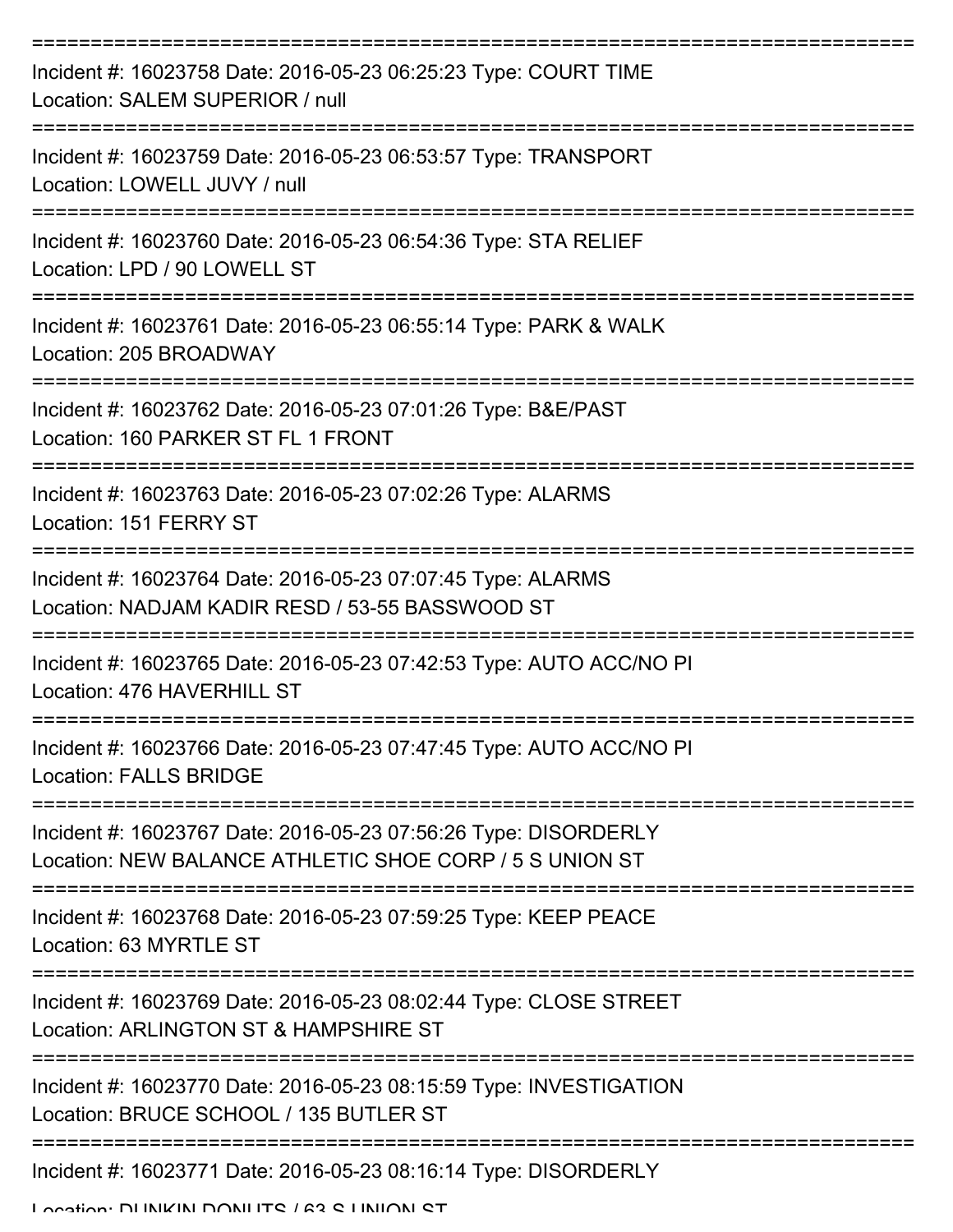| Incident #: 16023772 Date: 2016-05-23 08:47:18 Type: UNWANTEDGUEST<br>Location: 2 MUSEUM SQ #1104                   |
|---------------------------------------------------------------------------------------------------------------------|
| Incident #: 16023773 Date: 2016-05-23 08:49:46 Type: AUTO ACC/NO PI<br>Location: RR BRIDGE / MANCHESTER ST & MAY ST |
| Incident #: 16023774 Date: 2016-05-23 08:54:43 Type: ALARM/HOLD<br>Location: BOSTON MARKET / 435 WINTHROP AV        |
| Incident #: 16023775 Date: 2016-05-23 08:58:28 Type: MV/BLOCKING<br>Location: 166 ESSEX ST                          |
| Incident #: 16023776 Date: 2016-05-23 09:18:15 Type: GENERAL SERV<br>Location: 90 LOWELL ST                         |
| Incident #: 16023777 Date: 2016-05-23 09:18:50 Type: A&B D/W PAST<br>Location: 276 LAWRENCE ST                      |
| Incident #: 16023778 Date: 2016-05-23 09:25:20 Type: 209A/SERVE<br>Location: 237 JACKSON ST                         |
| Incident #: 16023779 Date: 2016-05-23 09:33:43 Type: COURT DOC SERVE<br>Location: 4 HIGHLAWN AV                     |
| Incident #: 16023780 Date: 2016-05-23 09:38:12 Type: AUTO ACC/NO PI<br>Location: 305 ESSEX ST                       |
| ----------------<br>Incident #: 16023781 Date: 2016-05-23 09:38:50 Type: E911 HANGUP<br>Location: 82 BODWELL ST     |
| Incident #: 16023782 Date: 2016-05-23 09:40:59 Type: LOST PROPERTY<br>Location: 32 FAIRMONT ST #1                   |
| Incident #: 16023783 Date: 2016-05-23 09:57:48 Type: UNKNOWN PROB<br>Location: 16 BUSWELL ST                        |
| Incident #: 16023784 Date: 2016-05-23 10:08:11 Type: AUTO ACC/UNK PI<br>Location: 320 S BROADWAY                    |
| Incident #: 16023785 Date: 2016-05-23 10:11:13 Type: TOW OF M/V<br>Location: 231 HAVERHILL ST                       |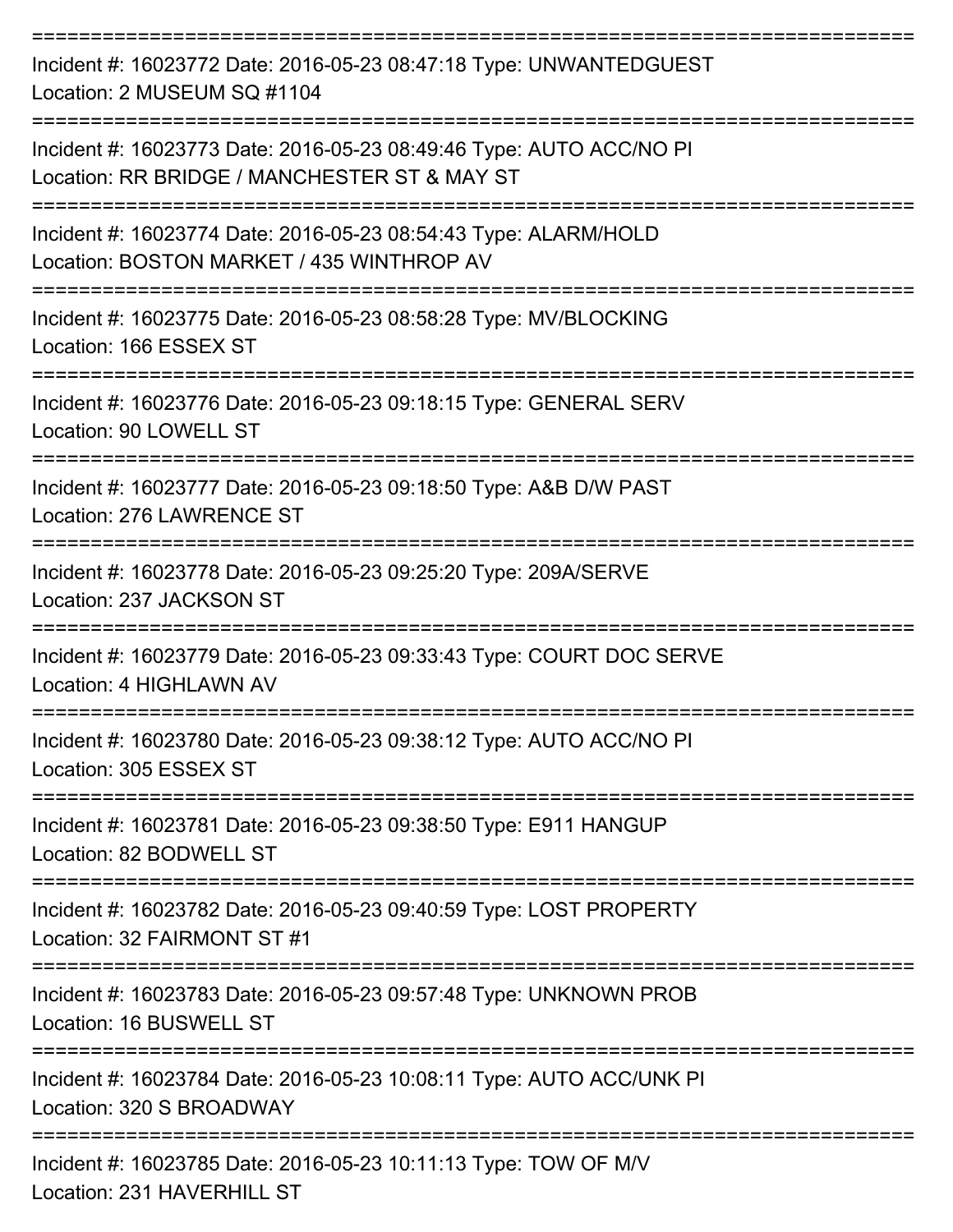| Incident #: 16023786 Date: 2016-05-23 10:14:05 Type: PARK & WALK<br>Location: SOUTH COMMON / null                                    |
|--------------------------------------------------------------------------------------------------------------------------------------|
| ================================<br>Incident #: 16023787 Date: 2016-05-23 10:16:41 Type: UNKNOWN PROB<br>Location: 18 WINTHROP AV #1 |
| ----------------<br>Incident #: 16023788 Date: 2016-05-23 10:20:20 Type: INVESTIGATION<br>Location: 160 PARKER ST                    |
| Incident #: 16023789 Date: 2016-05-23 10:24:33 Type: AUTO ACC/PI<br>Location: BROADWAY & HAVERHILL ST<br>======================      |
| Incident #: 16023790 Date: 2016-05-23 10:29:18 Type: LARCENY/MV/PAST<br>Location: 26 WELLS ST                                        |
| Incident #: 16023791 Date: 2016-05-23 10:36:41 Type: COURT DOC SERVE<br>Location: 238 HAVERHILL ST                                   |
| Incident #: 16023792 Date: 2016-05-23 10:45:49 Type: NOTIFICATION<br>Location: 232 MT VERNON ST                                      |
| Incident #: 16023794 Date: 2016-05-23 10:49:15 Type: HIT & RUN M/V<br>Location: INMAN ST & S BROADWAY                                |
| Incident #: 16023793 Date: 2016-05-23 10:49:33 Type: WIRE DOWN<br>Location: 19 LENOX CIR                                             |
| Incident #: 16023795 Date: 2016-05-23 10:58:28 Type: AUTO ACC/NO PI<br>Location: AMESBURY ST & ESSEX ST                              |
| Incident #: 16023796 Date: 2016-05-23 11:01:18 Type: SHOTS FIRED<br>Location: 330 HOWARD ST                                          |
| Incident #: 16023797 Date: 2016-05-23 11:08:00 Type: INVESTIGATION<br>Location: 2 APPLETON ST                                        |
| Incident #: 16023798 Date: 2016-05-23 11:16:30 Type: 209A/SERVE<br>Location: 115 CAMBRIDGE ST                                        |
| Incident #: 16023799 Date: 2016-05-23 11:22:16 Type: MEDIC SUPPORT<br>Location: 10 THORNTON ST                                       |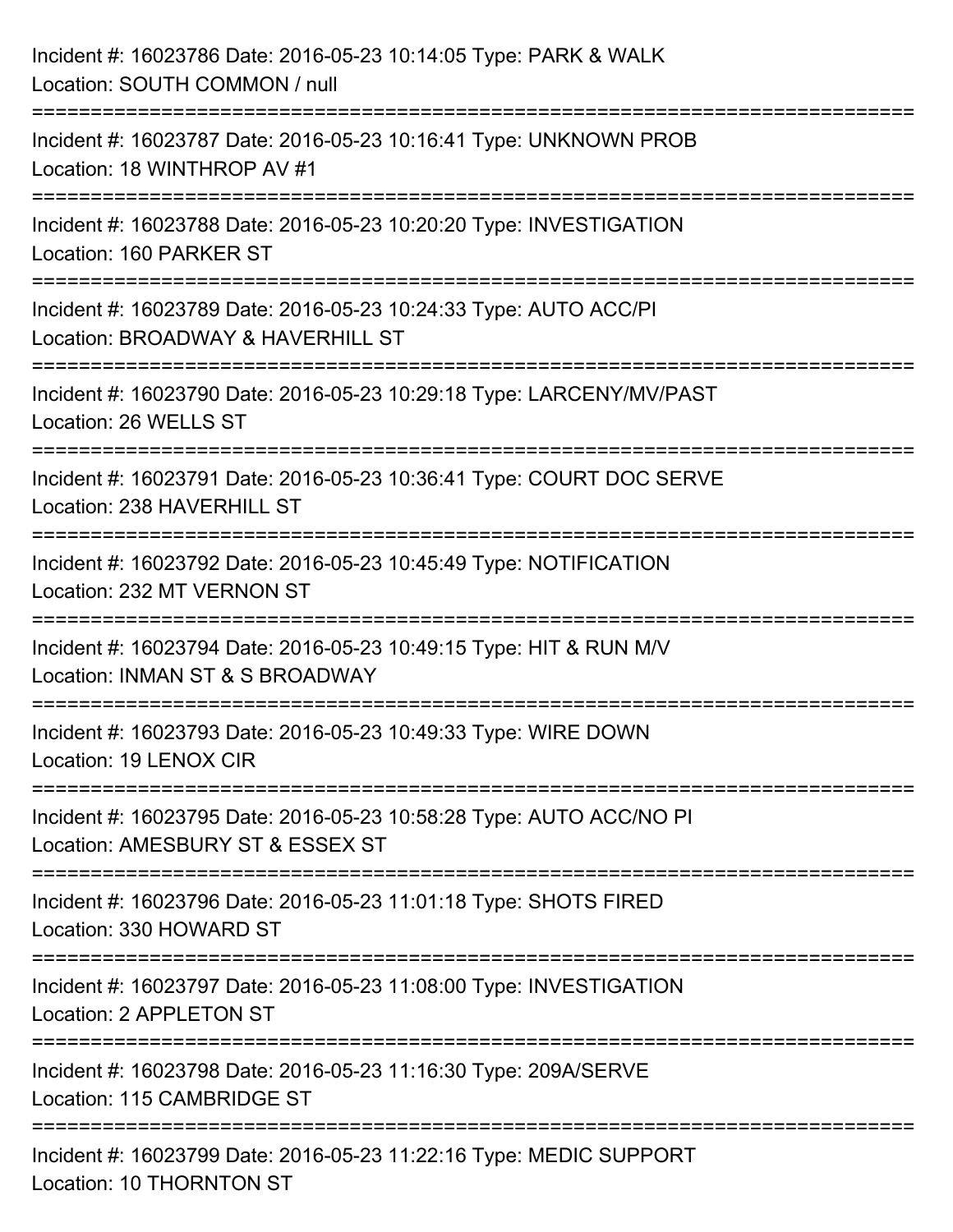| Incident #: 16023800 Date: 2016-05-23 11:29:43 Type: UNATENEDCHILD<br>Location: COMMON ST & JACKSON ST                              |
|-------------------------------------------------------------------------------------------------------------------------------------|
| Incident #: 16023801 Date: 2016-05-23 11:30:56 Type: SUS PERS/MV<br>Location: 77 S UNION ST                                         |
| Incident #: 16023802 Date: 2016-05-23 11:46:15 Type: UNWANTEDGUEST<br>Location: 206 BROADWAY                                        |
| Incident #: 16023803 Date: 2016-05-23 11:54:33 Type: COURT DOC SERVE<br>Location: 7 SPRUCE ST                                       |
| Incident #: 16023804 Date: 2016-05-23 11:57:09 Type: PARK & WALK<br>Location: BRADFORD ST & BROADWAY                                |
| Incident #: 16023805 Date: 2016-05-23 12:04:51 Type: COURT DOC SERVE<br>Location: 5 HOLT ST                                         |
| Incident #: 16023809 Date: 2016-05-23 12:08:55 Type: LIC PLATE STO<br>Location: 14 MCFARLIN CT                                      |
| Incident #: 16023806 Date: 2016-05-23 12:09:05 Type: DRINKING PUBL<br>Location: 75 MANCHESTER ST                                    |
| Incident #: 16023807 Date: 2016-05-23 12:10:24 Type: ALARM/BURG<br>Location: 28 RIDGEWOOD CIR                                       |
| Incident #: 16023808 Date: 2016-05-23 12:13:18 Type: SPECIAL CHECK<br>Location: MARKET ST & S UNION ST                              |
| Incident #: 16023810 Date: 2016-05-23 12:23:26 Type: COURT DOC SERVE<br>Location: 5 HOLT ST                                         |
| Incident #: 16023811 Date: 2016-05-23 12:24:43 Type: COURT DOC SERVE<br>Location: 114 BAILEY ST FL 2<br>--------------------------- |
| Incident #: 16023813 Date: 2016-05-23 12:26:20 Type: AUTO ACC/NO PI<br>Location: 84 BUNKERHILL ST                                   |
| Incident #: 16023812 Date: 2016-05-23 12:26:24 Type: DISTURBANCE<br>Location: 90 LOWELL ST                                          |

===========================================================================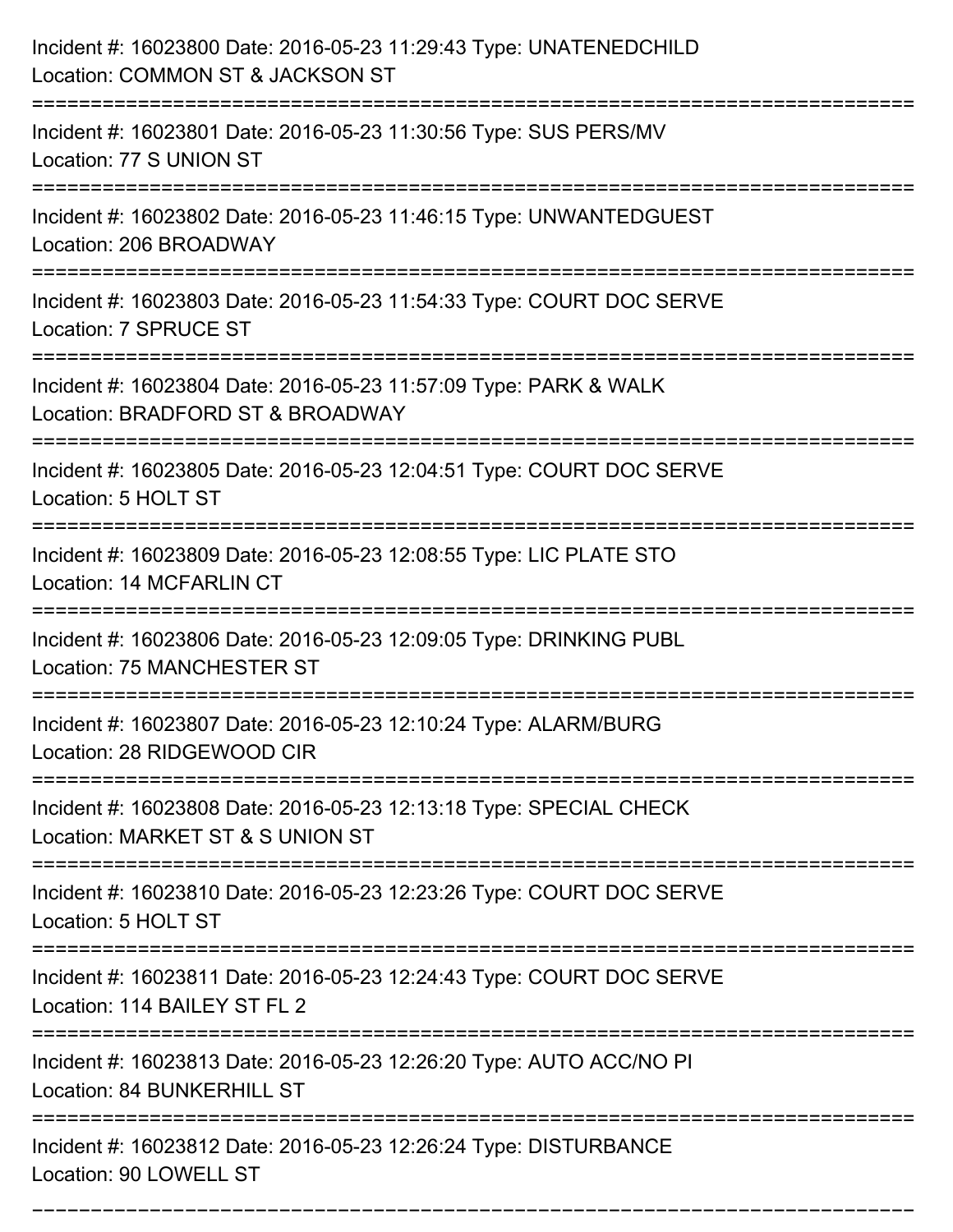| Incident #: 16023814 Date: 2016-05-23 12:31:08 Type: UNWANTEDGUEST<br>Location: 264 S UNION ST                                          |
|-----------------------------------------------------------------------------------------------------------------------------------------|
| =====================<br>Incident #: 16023815 Date: 2016-05-23 12:35:05 Type: MEDIC SUPPORT<br>Location: 46 LINEHAN ST                  |
| Incident #: 16023816 Date: 2016-05-23 12:41:53 Type: M/V STOP<br>Location: BLAKELIN ST & MANCHESTER ST<br>============================= |
| Incident #: 16023817 Date: 2016-05-23 12:45:37 Type: ALARM/BURG<br>Location: CRICKETS WIRELESS / 33 S BROADWAY<br>:==================   |
| Incident #: 16023818 Date: 2016-05-23 12:50:51 Type: 209A/SERVE<br>Location: 208 WILLOW ST                                              |
| Incident #: 16023819 Date: 2016-05-23 12:51:14 Type: M/V STOP<br>Location: 187 PARKER ST                                                |
| Incident #: 16023820 Date: 2016-05-23 13:02:32 Type: PARK & WALK<br>Location: BRADFORD ST & BROADWAY                                    |
| Incident #: 16023821 Date: 2016-05-23 13:13:00 Type: M/V STOP<br>Location: PARKER ST & S CANAL ST                                       |
| Incident #: 16023822 Date: 2016-05-23 13:13:37 Type: COURT DOC SERVE<br>Location: 114 BAILEY ST FL 2                                    |
| Incident #: 16023823 Date: 2016-05-23 13:14:32 Type: SUS PERS/MV<br>Location: LAWRENCE ST & STEARNS AV                                  |
| Incident #: 16023824 Date: 2016-05-23 13:40:27 Type: M/V STOP<br>Location: HAMPSHIRE ST & LEBANON ST                                    |
| Incident #: 16023825 Date: 2016-05-23 13:42:06 Type: IDENTITY THEFT<br>Location: 15 WEBSTER CT                                          |
| Incident #: 16023826 Date: 2016-05-23 13:46:29 Type: INVEST CONT<br>Location: 14 SARGENT ST                                             |
| Incident #: 16023827 Date: 2016-05-23 13:47:55 Type: INVEST CONT<br>Location: 18 FRANKLIN ST                                            |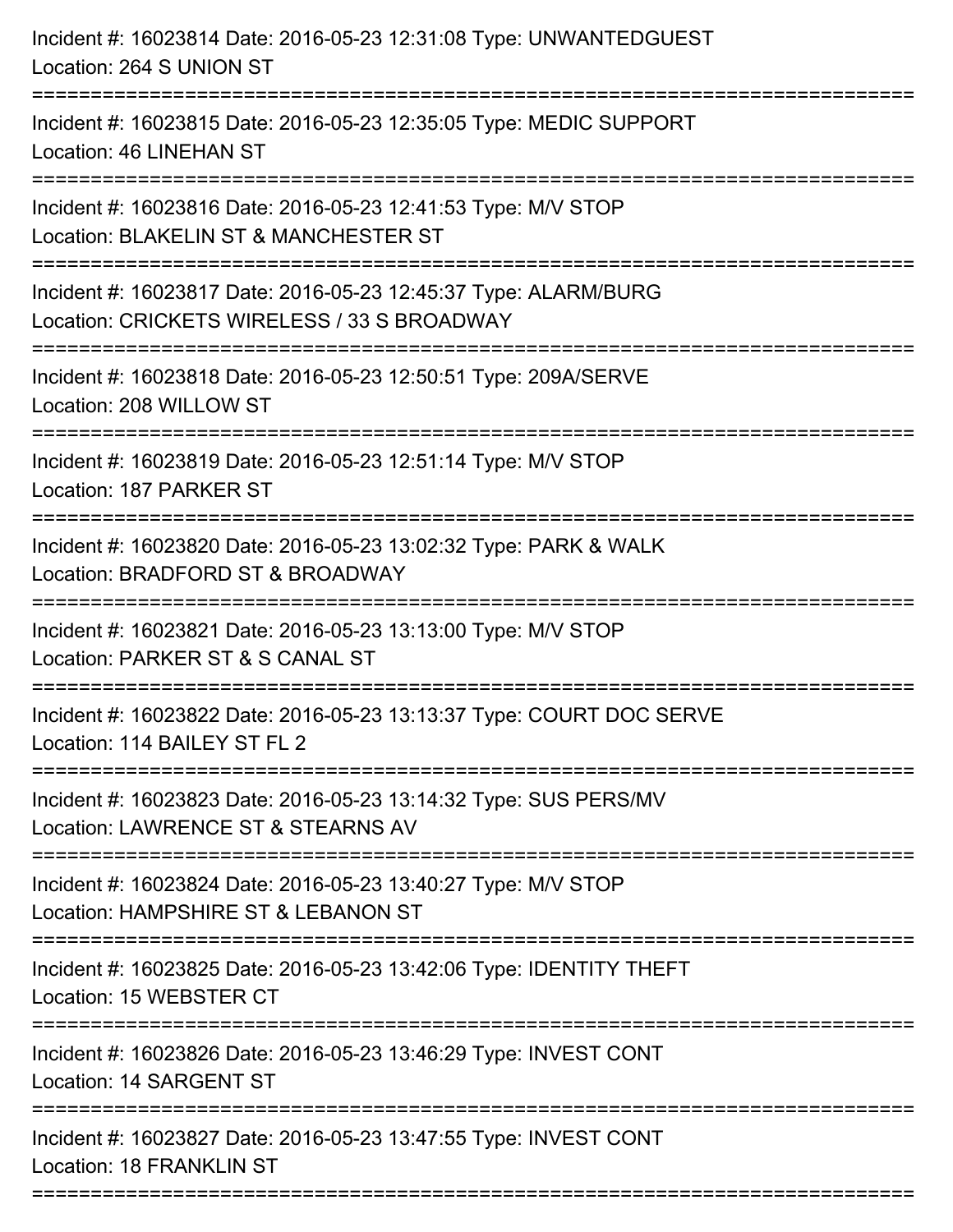Location: 335 SALEM ST

| Incident #: 16023829 Date: 2016-05-23 13:49:15 Type: SUS PERS/MV<br>Location: 94 SARATOGA ST                                 |
|------------------------------------------------------------------------------------------------------------------------------|
| Incident #: 16023830 Date: 2016-05-23 13:49:22 Type: B&E/PROG<br>Location: 57 BRADFORD ST                                    |
| Incident #: 16023831 Date: 2016-05-23 13:51:20 Type: SUS PERS/MV<br>Location: 33 COOLIDGE ST                                 |
| Incident #: 16023832 Date: 2016-05-23 13:57:36 Type: PARK & WALK<br>Location: MARKET ST & S UNION ST                         |
| Incident #: 16023833 Date: 2016-05-23 14:02:51 Type: SUS PERS/MV<br>Location: 208 S UNION STREET                             |
| Incident #: 16023834 Date: 2016-05-23 14:09:37 Type: M/V STOP<br>Location: BRADFORD ST & BROADWAY                            |
| Incident #: 16023836 Date: 2016-05-23 14:16:27 Type: CK WELL BEING<br>Location: 123 HIGH ST FL 2                             |
| Incident #: 16023835 Date: 2016-05-23 14:18:33 Type: SUS PERS/MV<br>Location: ALDER ST & WALNUT ST                           |
| Incident #: 16023837 Date: 2016-05-23 14:26:13 Type: SUS PERS/MV<br>Location: 184 MAPLE ST                                   |
| ===================<br>Incident #: 16023838 Date: 2016-05-23 14:26:53 Type: M/V STOP<br>Location: FOSTER ST & SPRINGFIELD ST |
| Incident #: 16023840 Date: 2016-05-23 14:37:39 Type: GENERAL SERV<br>Location: 61 BRADFORD ST #1                             |
| Incident #: 16023839 Date: 2016-05-23 14:38:49 Type: SUS PERS/MV<br>Location: ALDER ST & WALNUT ST                           |
| Incident #: 16023841 Date: 2016-05-23 14:42:05 Type: SUS PERS/MV<br>Location: 122 MYRTLE ST                                  |
|                                                                                                                              |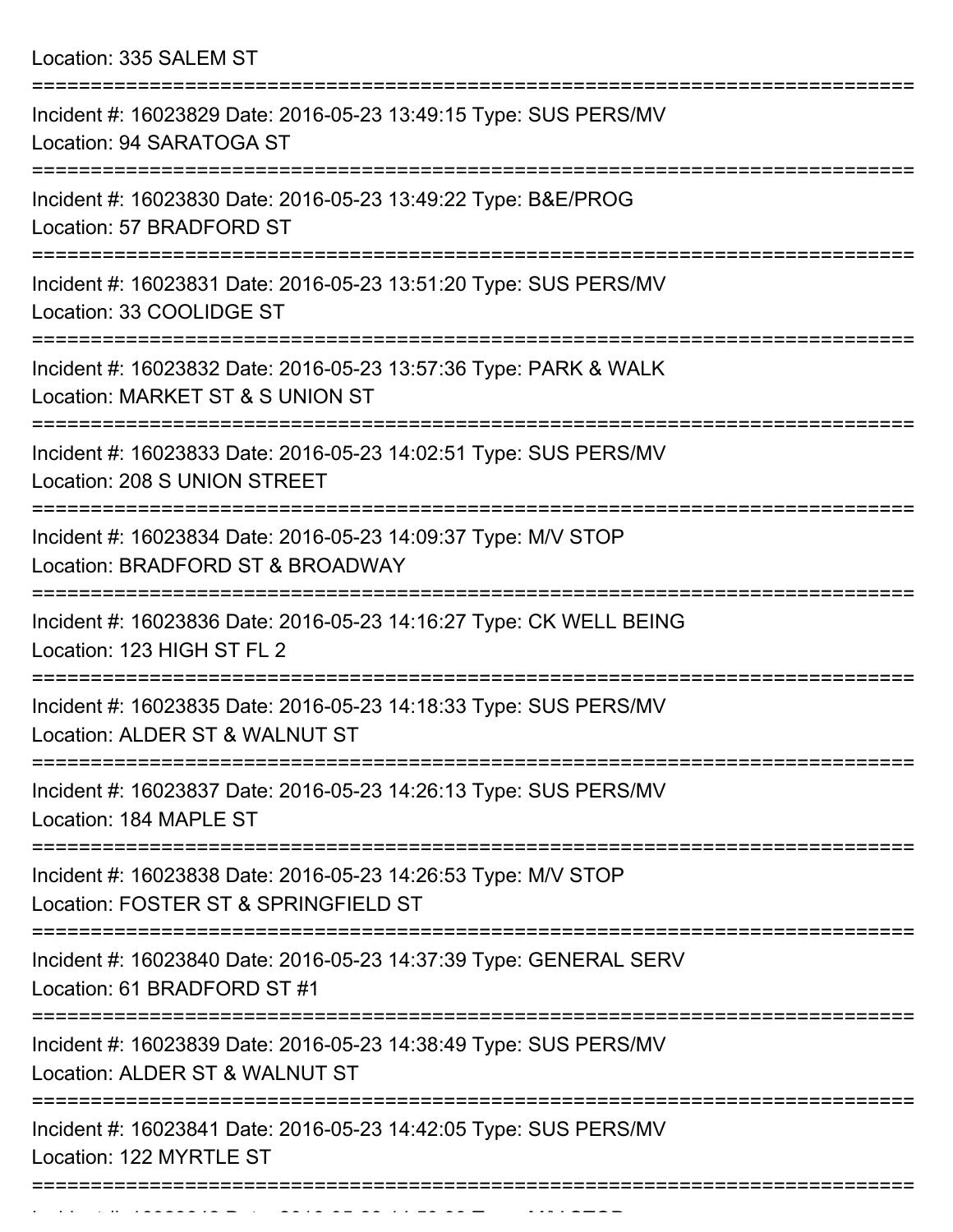Location: CAMBRIDGE ST & WINTHROP AV

| Incident #: 16023843 Date: 2016-05-23 14:58:06 Type: UNKNOWN PROB<br>Location: BROADWAY & CANAL ST                                                                      |
|-------------------------------------------------------------------------------------------------------------------------------------------------------------------------|
| Incident #: 16023844 Date: 2016-05-23 15:05:43 Type: NOISE ORD<br>Location: 3 EASTON ST FL 1ST                                                                          |
| Incident #: 16023845 Date: 2016-05-23 15:20:57 Type: M/V STOP<br>Location: 10 BEACON ST                                                                                 |
| Incident #: 16023846 Date: 2016-05-23 15:24:39 Type: SUS PERS/MV<br>Location: 125 ALLSTON                                                                               |
| Incident #: 16023847 Date: 2016-05-23 15:32:28 Type: FIRE<br>Location: 73 WINTHROP AV                                                                                   |
| Incident #: 16023848 Date: 2016-05-23 15:41:19 Type: INVESTIGATION<br>Location: 450 ESSEX ST                                                                            |
| Incident #: 16023849 Date: 2016-05-23 15:48:32 Type: ASSSIT OTHER PD<br>Location: 35 AMHERST ST                                                                         |
| Incident #: 16023850 Date: 2016-05-23 15:56:12 Type: INVEST CONT<br>Location: 14 SARGENT ST                                                                             |
| Incident #: 16023851 Date: 2016-05-23 15:56:33 Type: M/V STOP<br>Location: 206 S UNION ST                                                                               |
| Incident #: 16023852 Date: 2016-05-23 16:06:49 Type: M/V STOP<br>Location: 127 MAY                                                                                      |
| Incident #: 16023853 Date: 2016-05-23 16:22:08 Type: TENANT PROB<br>Location: 54 BOXFORD ST                                                                             |
| --------------------<br>--------------------------------------<br>Incident #: 16023854 Date: 2016-05-23 16:31:41 Type: SUS PERS/MV<br>Location: ALDER ST & HAMPSHIRE ST |
| Incident #: 16023855 Date: 2016-05-23 16:35:04 Type: A&B PAST<br>Location: 700 ESSEX ST                                                                                 |
|                                                                                                                                                                         |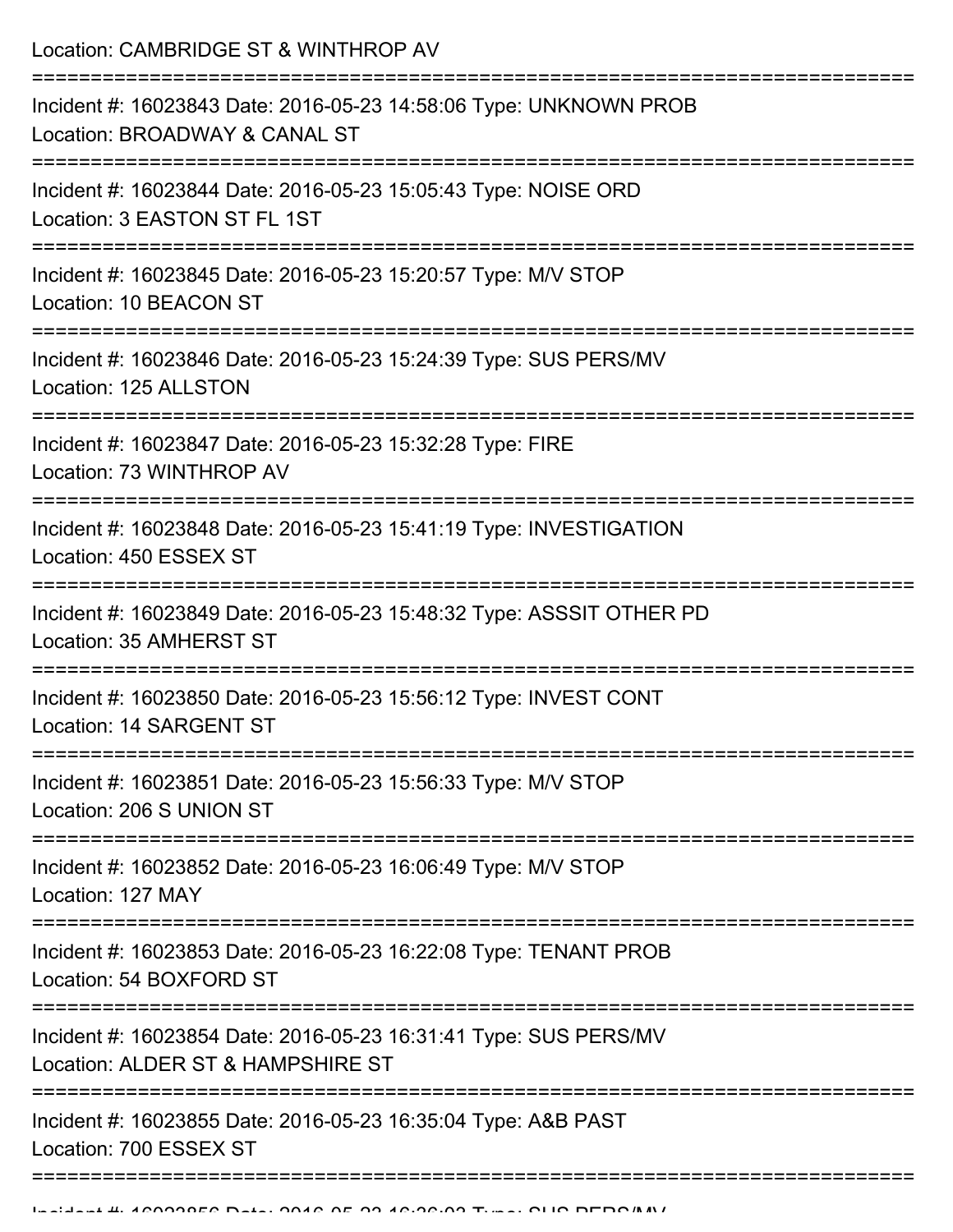Location: MERRIMACK ST

=========================================================================== Incident #: 16023857 Date: 2016-05-23 16:36:36 Type: SUS PERS/MV Location: 78 HOLLY ST =========================================================================== Incident #: 16023858 Date: 2016-05-23 16:37:51 Type: M/V STOP Location: FRANKLIN ST & HAVERHILL ST =========================================================================== Incident #: 16023859 Date: 2016-05-23 16:56:24 Type: DRUG OVERDOSE Location: 196 EXCHANGE ST =========================================================================== Incident #: 16023860 Date: 2016-05-23 17:05:31 Type: CK WELL BEING Location: 4 SARGENT ST =========================================================================== Incident #: 16023861 Date: 2016-05-23 17:10:59 Type: MEDIC SUPPORT Location: 13 KENDALL ST FL 3 =========================================================================== Incident #: 16023862 Date: 2016-05-23 17:23:32 Type: MAN DOWN Location: CVS PHARMACY / 266 BROADWAY =========================================================================== Incident #: 16023863 Date: 2016-05-23 17:25:30 Type: LIC PLATE STO Location: 78 FERRY ST =========================================================================== Incident #: 16023864 Date: 2016-05-23 17:40:58 Type: MV/BLOCKING Location: 20 BODWELL ST =========================================================================== Incident #: 16023866 Date: 2016-05-23 17:48:20 Type: HIT & RUN M/V Location: MANCHESTER ST & WEST ST =========================================================================== Incident #: 16023865 Date: 2016-05-23 17:48:37 Type: UNKNOWN PROB Location: 49 TRENTON ST =========================================================================== Incident #: 16023867 Date: 2016-05-23 17:49:48 Type: AUTO ACC/NO PI Location: 267 AMES ST =========================================================================== Incident #: 16023868 Date: 2016-05-23 17:51:27 Type: STOL/MV/PR Location: COMMON ST & JACKSON ST =========================================================================== Incident #: 16023869 Date: 2016-05-23 18:02:00 Type: B&E/MV/PAST Location: NORTHERN ESSEX COMMUNITY COLLE / 45 FRANKLIN ST ===========================================================================

Incident #: 16023870 Date: 2016-05-23 18:06:44 Type: M/V STOP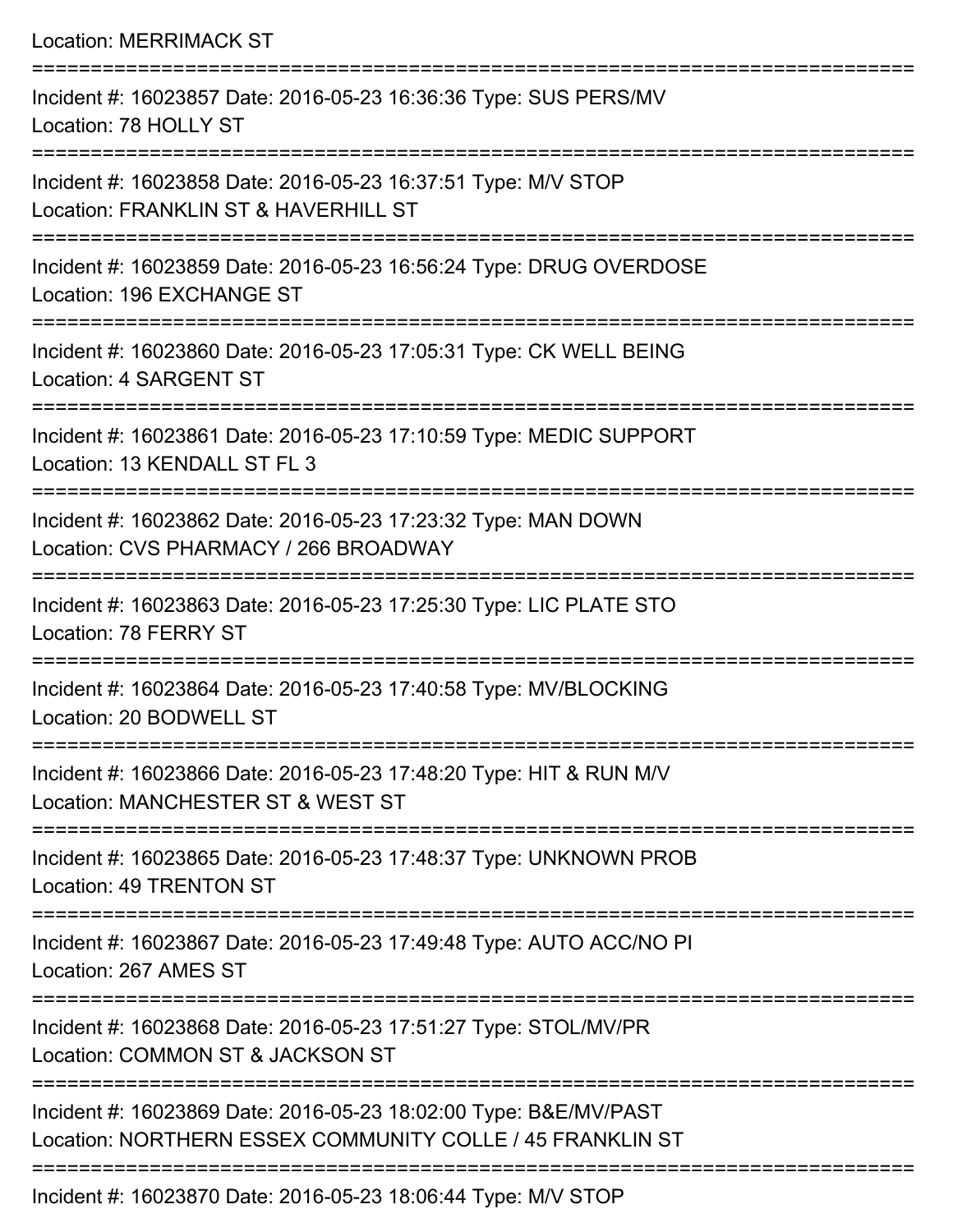| Incident #: 16023871 Date: 2016-05-23 18:10:41 Type: M/V STOP<br>Location: DURHAM ST & S BROADWAY            |
|--------------------------------------------------------------------------------------------------------------|
| Incident #: 16023872 Date: 2016-05-23 18:11:11 Type: M/V STOP<br>Location: HAWLEY ST & S BROADWAY            |
| Incident #: 16023873 Date: 2016-05-23 18:19:33 Type: MEDIC SUPPORT<br>Location: 118 SALEM ST #2              |
| Incident #: 16023874 Date: 2016-05-23 18:23:39 Type: FIRE/MV<br>Location: 137 HAVERHILL ST                   |
| Incident #: 16023875 Date: 2016-05-23 18:44:31 Type: M/V STOP<br>Location: 425 MARKET ST                     |
| Incident #: 16023876 Date: 2016-05-23 18:45:10 Type: M/V STOP<br>Location: 425 MARKET ST                     |
| Incident #: 16023877 Date: 2016-05-23 18:59:15 Type: MV/BLOCKING<br>Location: 49 SOUTH BOWDION<br>========== |
| Incident #: 16023878 Date: 2016-05-23 19:14:22 Type: INVEST CONT<br>Location: 13 LAFAYETTE AV                |
| Incident #: 16023879 Date: 2016-05-23 19:19:07 Type: M/V STOP<br>Location: 266 BROADWAY                      |
| Incident #: 16023880 Date: 2016-05-23 19:20:57 Type: DOMESTIC/PROG<br>Location: FARNHAM ST & S UNION ST      |
| Incident #: 16023881 Date: 2016-05-23 19:43:16 Type: MAL DAMAGE<br>Location: 53 AUBURN ST                    |
| Incident #: 16023882 Date: 2016-05-23 19:45:06 Type: AUTO ACC/NO PI<br>Location: 398 SALEM ST                |
| Incident #: 16023883 Date: 2016-05-23 19:53:00 Type: CK WELL BEING<br>Location: MELROSE ST & WATER ST        |
| Incident #: 16023884 Date: 2016-05-23 20:01:46 Type: LARCENY/PAST                                            |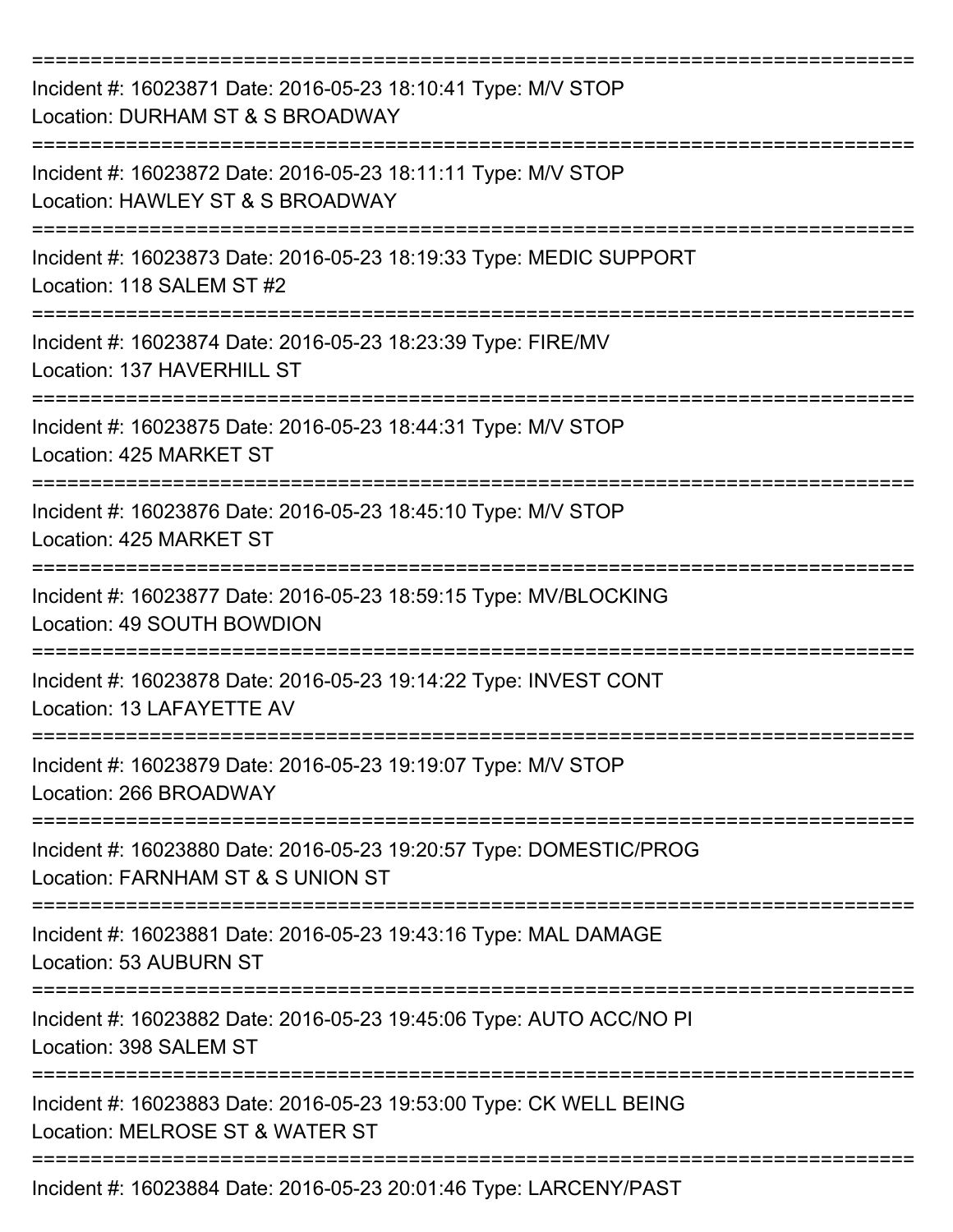| Incident #: 16023885 Date: 2016-05-23 20:03:12 Type: M/V STOP<br>Location: 5 BENNINGTON ST             |
|--------------------------------------------------------------------------------------------------------|
| Incident #: 16023886 Date: 2016-05-23 20:08:01 Type: M/V STOP<br>Location: MERRIMACK ST & S UNION ST   |
| Incident #: 16023887 Date: 2016-05-23 20:10:11 Type: AUTO ACC/PI<br>Location: CENTRE ST & HAMPSHIRE ST |
| Incident #: 16023888 Date: 2016-05-23 20:24:14 Type: KEEP PEACE<br>Location: 18 WINTHROP AV            |
| Incident #: 16023889 Date: 2016-05-23 20:39:33 Type: M/V STOP<br><b>Location: 11 LAWRENCE ST</b>       |
| Incident #: 16023890 Date: 2016-05-23 20:43:26 Type: M/V STOP<br>Location: BROADWAY & CROSS ST         |
| Incident #: 16023891 Date: 2016-05-23 20:49:26 Type: INVEST CONT<br>Location: 4 BERKELEY ST            |
| Incident #: 16023892 Date: 2016-05-23 21:20:54 Type: INVEST CONT<br>Location: 54 NEWBURY ST            |
| Incident #: 16023893 Date: 2016-05-23 21:23:30 Type: GENERAL SERV<br>Location: 2 MUSEUM SQ #402        |
| Incident #: 16023894 Date: 2016-05-23 21:36:04 Type: MEDIC SUPPORT<br>Location: 93 BOXFORD ST #3       |
| Incident #: 16023895 Date: 2016-05-23 22:04:17 Type: NOISE ORD<br>Location: 9 WILLOW ST                |
| Incident #: 16023896 Date: 2016-05-23 22:12:44 Type: M/V STOP<br>Location: CARVER ST & MERRIMACK ST    |
| Incident #: 16023897 Date: 2016-05-23 22:17:54 Type: M/V STOP<br>Location: 50 ISLAND ST                |
| Incident #: 16023898 Date: 2016-05-23 22:25:43 Type: DOMESTIC/PROG                                     |

 $L$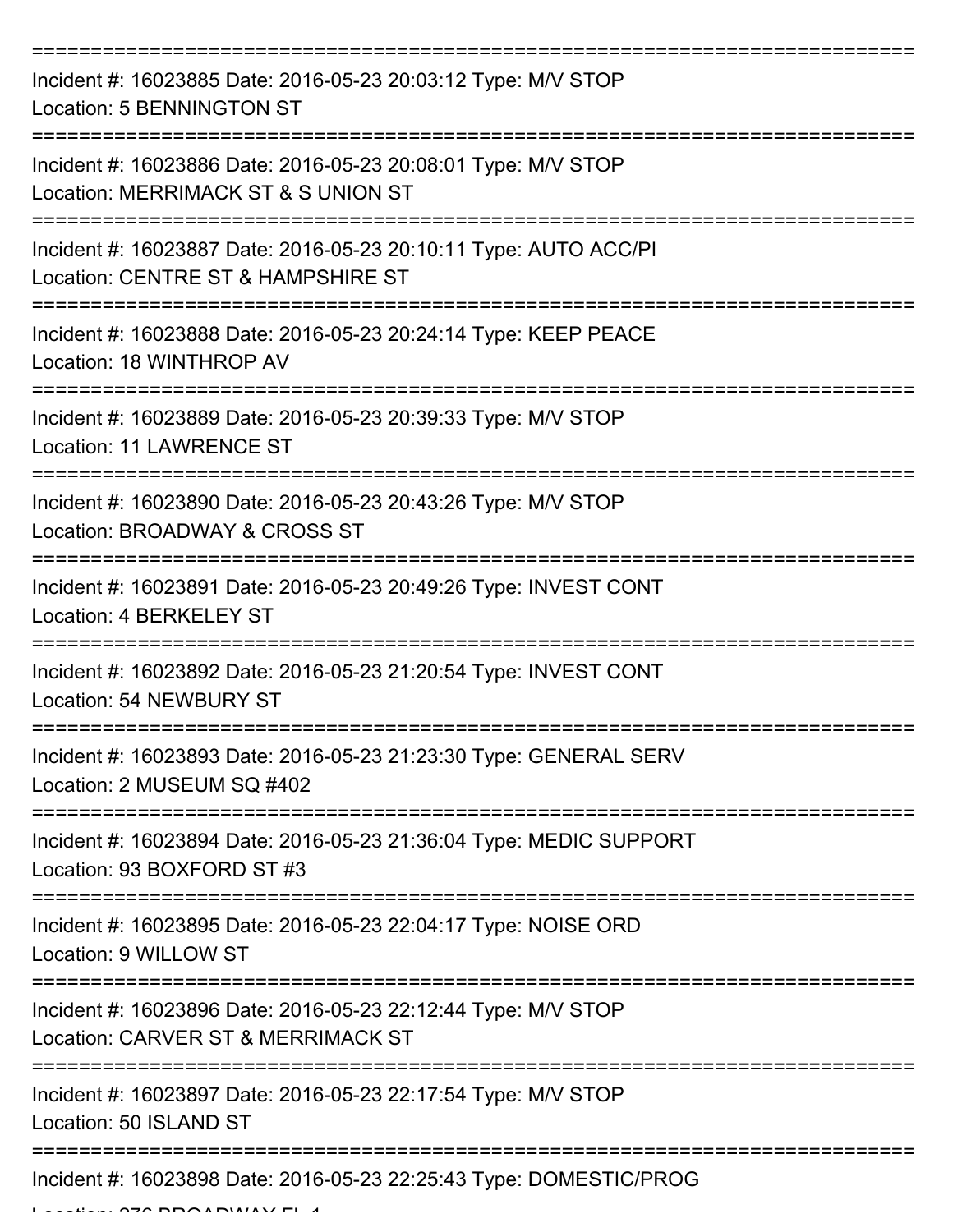| Incident #: 16023899 Date: 2016-05-23 22:25:44 Type: MISSING PERS<br>Location: 279 HOWARD ST #2                |
|----------------------------------------------------------------------------------------------------------------|
| Incident #: 16023900 Date: 2016-05-23 22:27:24 Type: UNWANTEDGUEST<br>Location: 354 MT VERNON ST               |
| Incident #: 16023901 Date: 2016-05-23 22:32:06 Type: MISSING PERS<br>Location: 85 WARREN ST                    |
| Incident #: 16023902 Date: 2016-05-23 22:58:56 Type: UNWANTEDGUEST<br>Location: DOMINOS / S BROADWAY           |
| Incident #: 16023903 Date: 2016-05-23 23:11:44 Type: M/V STOP<br>Location: LOWELL ST & OXFORD ST               |
| Incident #: 16023904 Date: 2016-05-23 23:11:48 Type: M/V STOP<br>Location: LOWELL ST & OXFORD ST               |
| Incident #: 16023905 Date: 2016-05-23 23:17:11 Type: M/V STOP<br>Location: BROADWAY & COMMON ST                |
| Incident #: 16023906 Date: 2016-05-23 23:19:02 Type: M/V STOP<br>Location: BROADWAY & LOWELL ST                |
| Incident #: 16023907 Date: 2016-05-23 23:27:08 Type: ALARM/BURG<br>Location: DOCTORS OFFICES / 100 AMESBURY ST |
| Incident #: 16023908 Date: 2016-05-23 23:35:29 Type: NOISE ORD<br>Location: 396 LOWELL ST #REAR                |
| Incident #: 16023909 Date: 2016-05-23 23:38:21 Type: M/V STOP<br>Location: S BROADWAY & SALEM ST               |
| Incident #: 16023910 Date: 2016-05-23 23:47:24 Type: SUS PERS/MV<br><b>Location: WASHINGTON ST</b>             |
| Incident #: 16023911 Date: 2016-05-23 23:51:38 Type: KEEP PEACE<br>Location: BRADFORD ST                       |